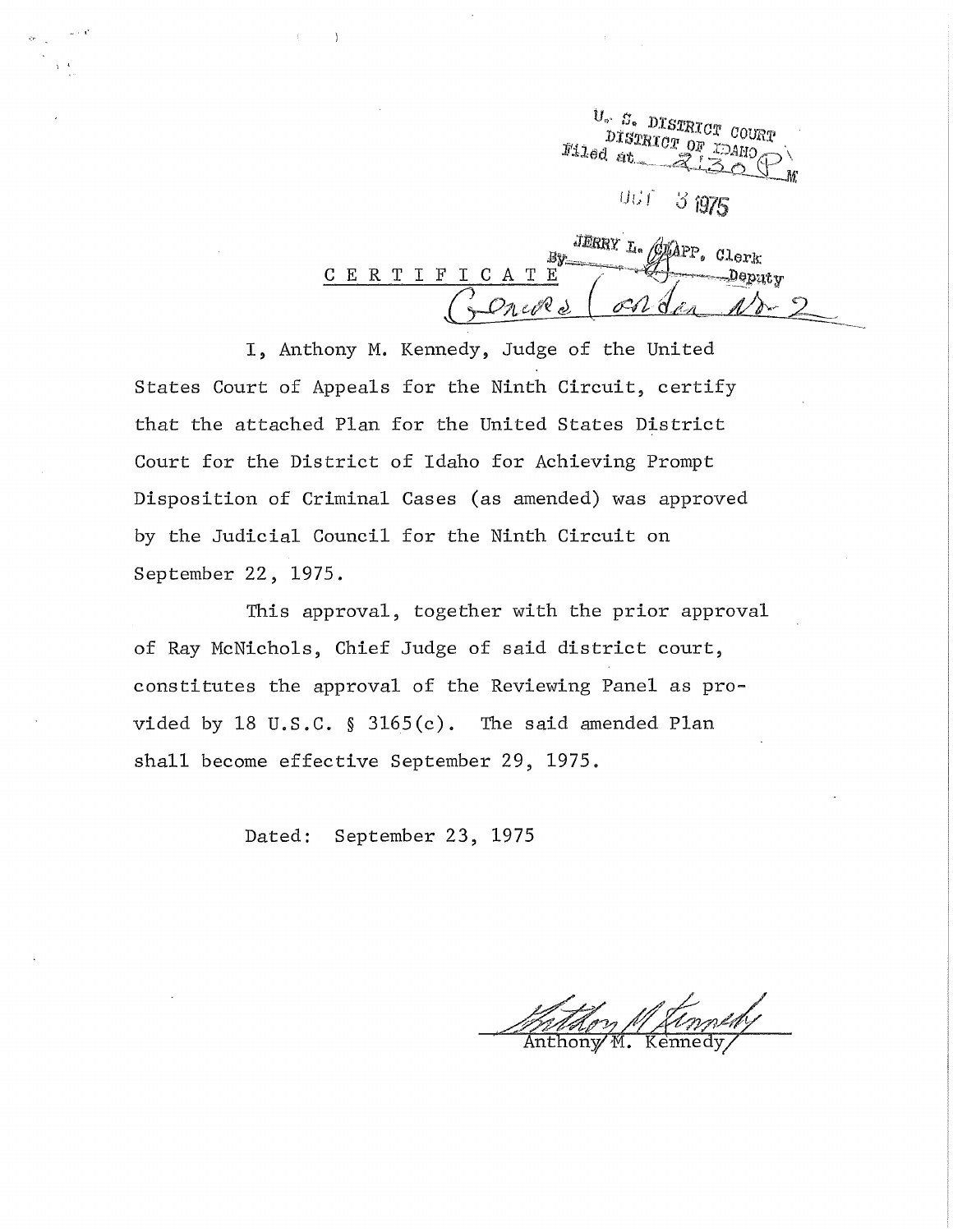'PLAN FOR THE UNITED STATES DISTRICT COURT FOR THE DISTRICT OF IDAHO FOR ACHIEVING PROMPT DISPOSITION OF CRIMINAL CASES

Pursuant to the requirements of Rule  $50(b)$  of the Federal Rules of Criminal Procedure effective October 1, 1972, and in conformity with the provisions of the Speedy Trial Act of 1974 (Chapter 208, Title 18, U.S.C.), and the Federal Juvenile Delinquency Act as amended (18 U.S.C. §§ 5036, 5037), the judges of the United States District Court for the District of Idaho have adopted the following plan to minimize undue delay and to further the prompt ·disposition of criminal cases:

1. Priorities in Scheduling Criminal Cases.

(a) Preference shall be given to criminal proceedings as far as practicable as required by Rule SO(a) of the Federal Rules of Criminal Procedure.

(b) The trial of defendants in custody and highrisk defendants as hereinafter defined should be given preference over other criminal cases .

(c) Individual calendars shall be managed so that it will be reasonably anticipated that every criminal case set for trial will be reached during the week of original setting.

Time Requirements.

Subject to the provisions of Section 3 hereof, the judges of this court will observe the following time limits, which are deemed to be maximum time limits:

(a) Arraignments.

 $\overline{\phantom{0}}$ 

.i

 $\vert$ 

 $\cdot$  j

 $\frac{1}{4}$ ·i

> (1) At. Boise. If a defendant is prosecuted on an information or an indictment, he shall be arraigned and

> > .. ·~·-· .. r·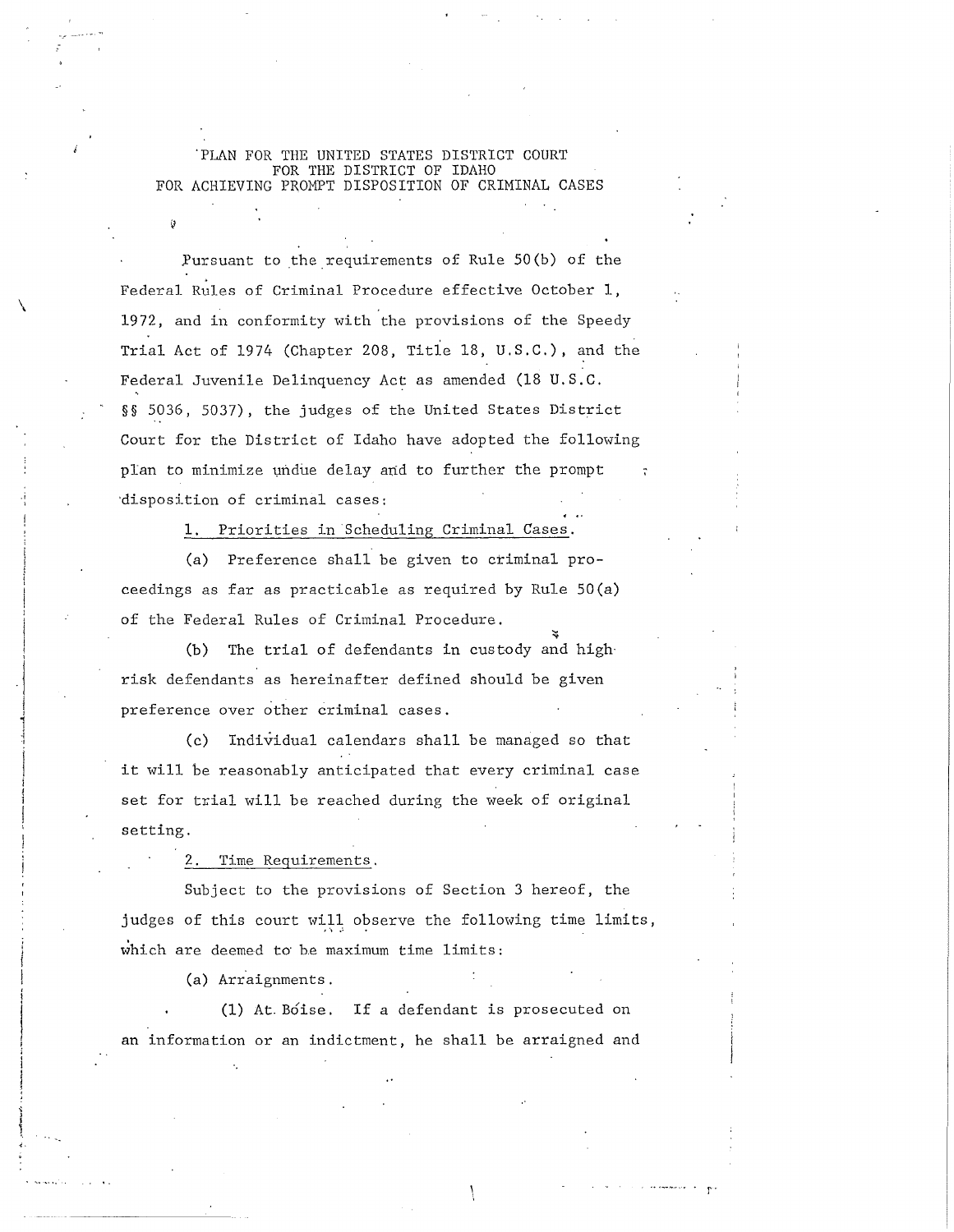enter a plea, if in custody, on the following Honday (where Monday is a legal holiday, then on the following Tuesday), unless a judge of the court continues the matter for good ~ cause. Such continuance to be for no more than  $7$  ad- $\cdot$ ditional days. If the accused is not in custody, such arraignment to be made within 30 days.

(2) At Pocatello, Coeur d'Alene or Moscow. If the defendant is prosecuted on an information or indictment, he shall be arraigned and enter a plea within 30 days if in custody, or within 60 days if not in custody. Every reasonable effort will be made to shorten the time for arraignment at these places of'holding court.

(b) Trial.

 $\lambda$ 

 $\begin{array}{c} \begin{array}{c} \begin{array}{c} \begin{array}{c} \end{array} \end{array} \end{array} \end{array}$ 

 $\parallel$ !·

- (1) Trial of defendants in custody.
	- (i) At Boise. Trial of a defendant held in custody solely for the purpose of trial shall commence within 45 days following the beginning of continuous custody. <sup>~</sup>
	- (ii) At Pocatello, Coeur d'Alene or Moscow. Trial of a defendant held in custody solely for the purpose of trial shall commence within 90 days following the beginning of continuous custody.
- (2) Trial of a high risk defendant.
	- (i) At Boise. Trial of a high risk defendant shall commence within 45 days of the determination or designation as "high risk".
	- (ii) At Pocatello, Coeur d'Alene or Moscow. Trial of a high risk defendant shall commence within 90 days of the determination or designation as "high risk".

 $(3)$  . The trial of any defendant shall commence

within 120 days of a plea of not guilty;

(c) Sentencing.

(1) At Boise. A defendant shall ordinarily

be sentenced within 20 days of his conviction or plea of

-2-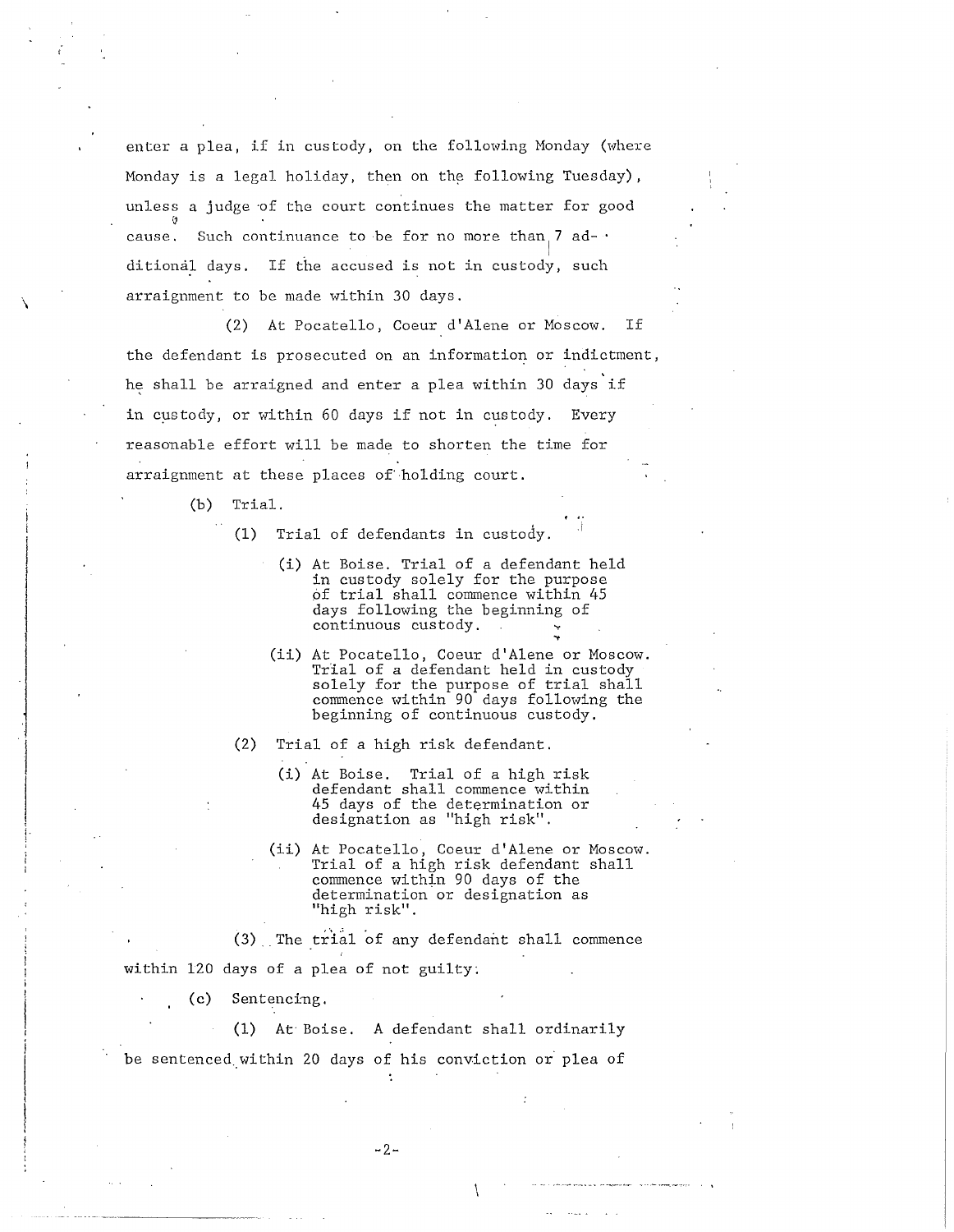guilty or nolo contendere.

 $\checkmark$ 

i  $\cdot \cdot$ I ,. •

(2) At Pocatello, Coeur d'Alene or Moscow. A defendant shall. ordinarily be sentenced within 45 days of (I .his conviction or plea of guilty or nolo contendere.  $\cdot$  (d)(1) Where a defendant is apprehended outside of this district and is held in custody, the times set out above shall begin to run:

- (i) in cases initially processed under Rule 20 of the Federal Rules of Criminal Procedure, at such time as the defendant rejects disposition under Rule 20, and
- (ii) in proceedings under Rule 40(b), . upon the finding and recommendation or order by the magistrate that a warrant of removal shall issue, or warrant of femovar sharr rosae; or to a warrant issued on an indictment or information filed in this district.

(d)(2) Where a defendant is apprehended outside of this district and is released pursuant to the provisions of Chapter 207, Title 18, U.S.C., the times set out above shall begin to run when the defendant returns to this district.

3. Extension of Time Limits.

Any period of time prescribed by this rule may be extended by the Court, except for the time limits prescribed by 2(b)(l) and 2(b)(2). Among other reasons, the Court may take into·consideration:

(a) A reasonable period of delay resulting from other proceedings concerning the defendant, including, but not limited to, proceedings for the determination of competency and the period during which he is incompetent to stand trial, extraordinary pre-trial motions, stays, interlocutory appeals, trial of other charges, and the period during which such matters are under consideration.

(b) The period of delay resulting from continuances granted by the Court for persuasive reasons, on application

-3-

 $\setminus$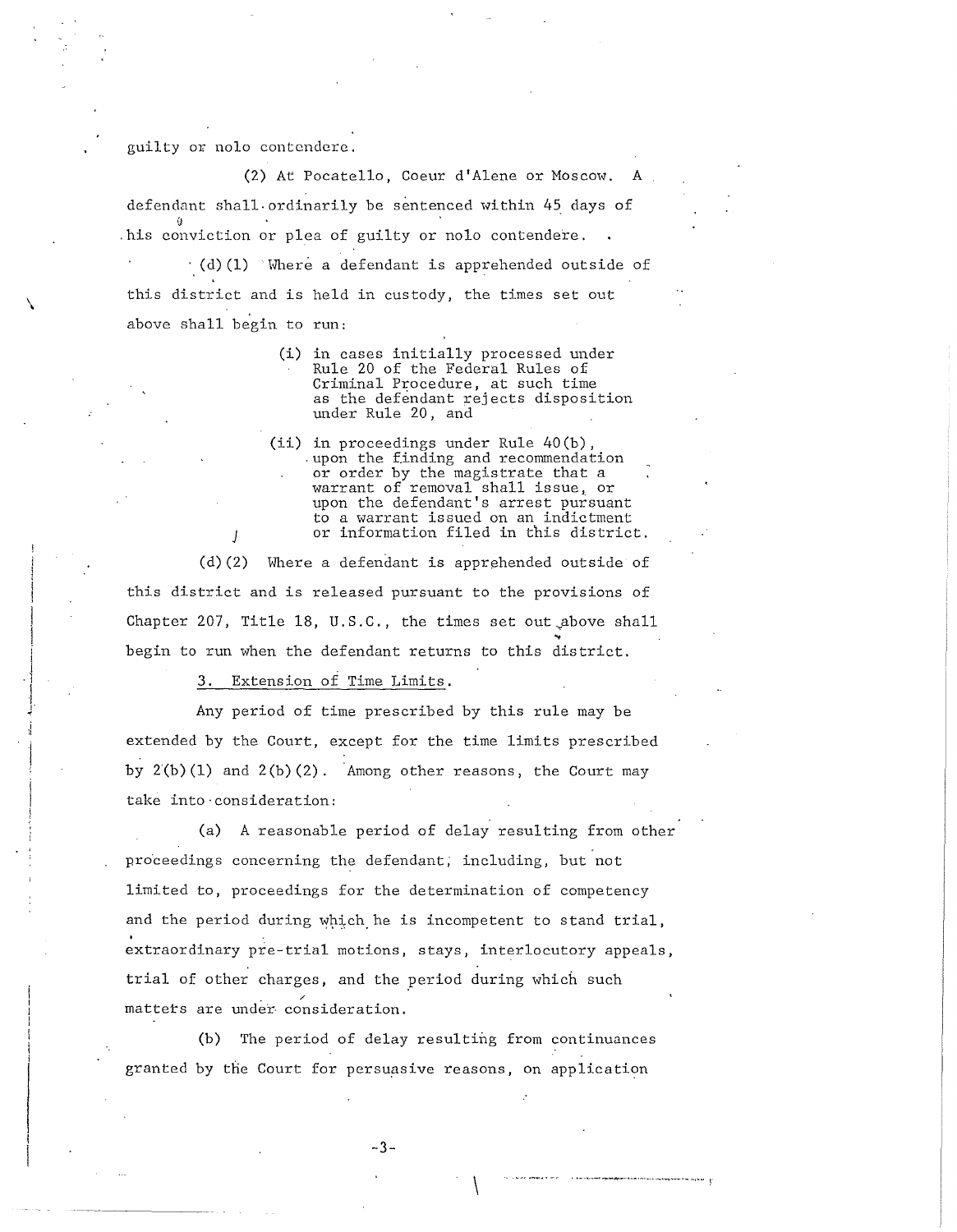of the defendant or the prosecution. The Court shall grant such continuances only if it is satisfied that postponement is in the interest of justice, taking into account the public interest in the prompt disposition of criminal charges and  $\mathcal{L} \subset \mathcal{L}$ the interest of the defendant in a speedy trial.

4: Effect of Noncompliance Hith Time Limits.

\ \

 $\cdot$   $\vert$ I J

(a) Upon the expiration of the time limits prescribed by Section  $2(b)(1)$  or  $2(b)(2)$  of this plan:

(1) A defendant in custody solely because he is awaiting trial and whose trial has failed to commence through no fault of the accused or his counsel shall be released subject to such conditions as the court shall impose in accordance with 18 U.S.C. §3146.

 $(2)$  A high risk defendant whose  $trial$  has not commenced through no fault of the attorney for the government shall have his release conditions automatically reviewed. A high risk defendant who is found by the court to have intentionally delayed the trial of his case shall be subject to an order of this court modifying his nonfinancial conditions of release under Chapter 207, Title 18, U.S.C., to ensure that he shall appear at trial as required.

(b) Subject to the provisions of 18 U.S.C. §3146, if the Court finds that a defendant who is not in custody is responsible for failure to comply with the time limits, such defendant may have his release revoked unless there is good cause shown for the failure to comply.

(c) Subject to the power of the court to dismiss a .<br>case for unnecessary delay, the failure to conform with the time limits prescribed in Sections 2 and 7 of this Plan shall not require the dismissal of the prosecution.

-4-

 $\setminus$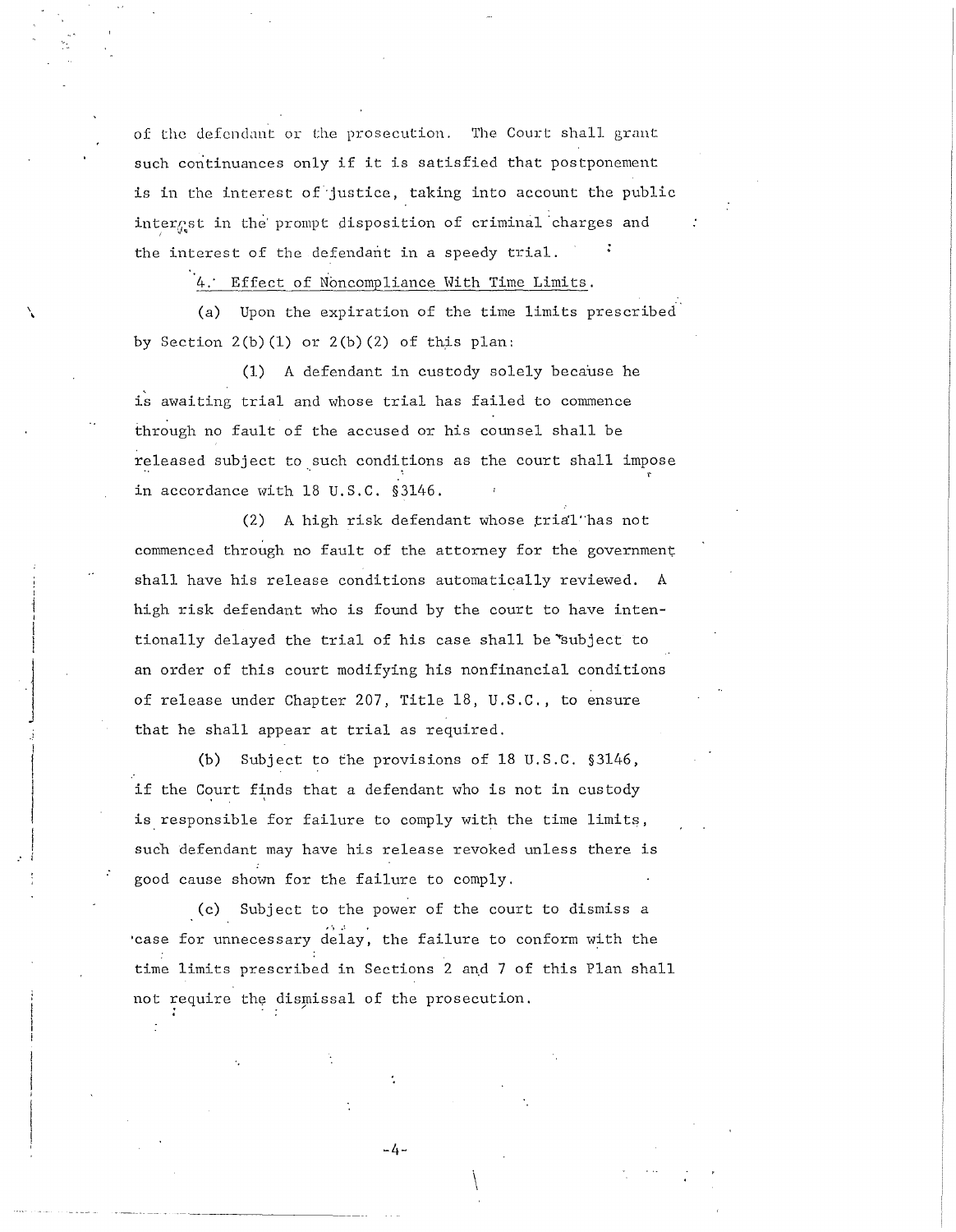## 5.. Definition of "Custody".

 $\mathcal{L}_{\mathcal{A}}$ 

 $\begin{array}{c}\n\hline\n\hline\n\end{array}$ 

 $\frac{1}{2}$ 

As used in this Plan, "custody" means custody on the federal charge contained in the pertinent complaint, information, or indictment.

· 6. Procedures Intended to. Facilitate Prompt Disposition of Cases.

(a) All pre-trial hearings shall be conducted as soon after the arraignment as possible, consistent with the priorities of other matters on the court's criminal calendar.

(b) The Court, or the Hagistrate, at the time of arraignment or at the time of any proceeding preliminary to arraignment shall promptly appoint counsel where appropriate under the Criminal Justice Act and Rule 44 of the Federal Rules of Criminal Procedure. If a defendant appears for arraignment without counsel, his arraignment may be postponed for a reasonable time to permit him to obtain or to consult with counsel. When appropriate, the Court may cause a plea of not guilty to be entered for the defendant.

(c) A trial date shall be set at the time of arraignment or at the earliest practicable time thereafter.

(d) Except for good cause shown, the Court shall not ·extend the time for motions under Federal Rules of Criminal Procedure'l2(b)(3) beyond ten days after plea. Such motions will be heard and ruled upon promptly, so that the trial need not be delayed.

(e) If the defendant and his counsel consent thereto, a presentence investigation-may be commenced prior to a plea of guilty or nolo contendere or a conviction:

## 7. Retrials.

Where a new trial has been ordered by the district court or a trial or new trial has been ordered by an appellate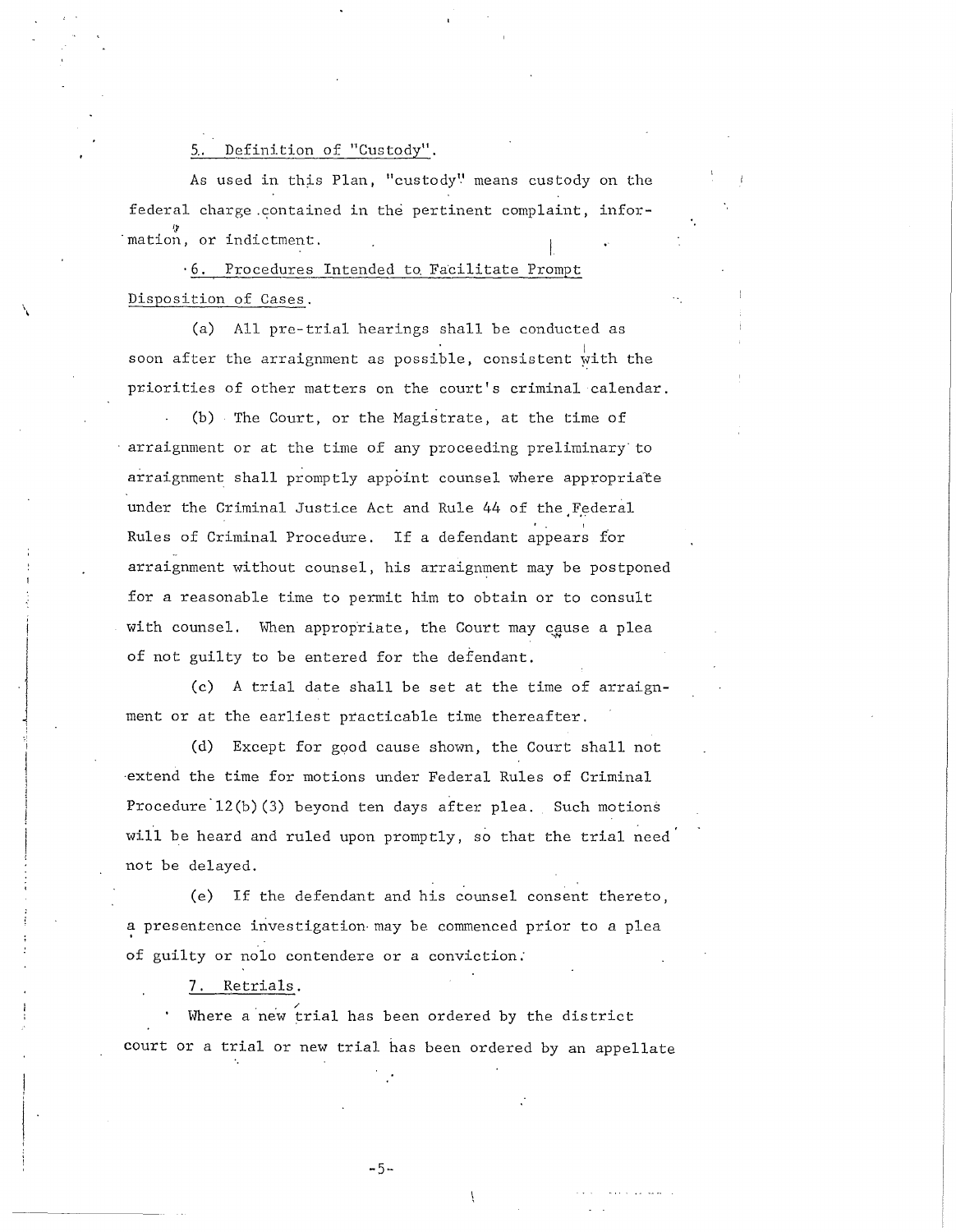court, it shall commence at the earliest practicable time, but in any event not later than 60 days after the finality of such order. If the defendant is to be retried following an any eal or collateral attack, the court trying the case may extend such period for a total of not to exceed 180 days from the date on which the order occasioning the retrial becomes final, where unavailability of witnesses or other factors resulting from passage of time shall make trial within 60 days impractical.

\

 $\overline{\phantom{a}}$ 

 $\vert$  $\mathbb{R}$ 

Review of Defendants in Custody and Delinquent Cases.

(a) The United States Attorney shall within 5 days after the close of the reporting period furnish the Court with a copy of the biweekly DJ-130 report of persons in custody, on which shall be indicated the judge to whose court such person has been assigned. The "reason for detention" column shall include an explanation in any case for which the defendant's status appears to be inconsistent with the, time limits set forth in the Plan. A copy of such report shall be furnished each judge of the court.

(b) The United States Marshall shall every month furnish each judge of the court with a statement of persons in federal custody and the date of such custody according to his records.

(c) At not more than 3~month intervals the judges of the court shall meet to review the status of all persons in custody and all cases in which the maximum time limits set forth in Section 2 have been exceeded. Cases shall be reassigned as appropriate in order to carry out the purpose

-6-

 $\int$ 

/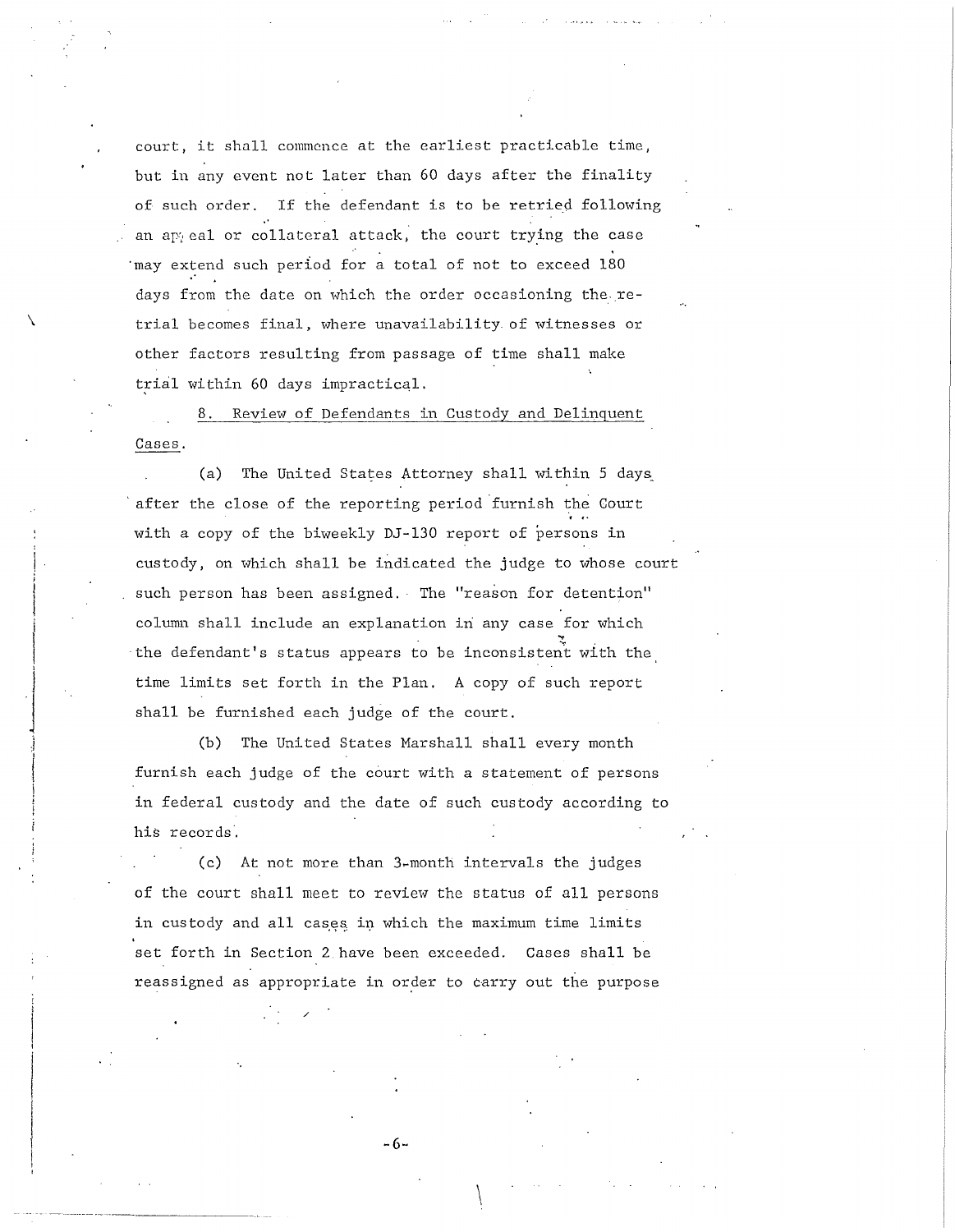of this Plan. The United States Attorney shall be informed of any case in which his office appears to be responsible for unnecessary delay.

Responsibility of United States Attorney.

·,  $\ddot{\phantom{0}}$ 

> $\left| \cdot \right|$ ! I

|<br>|-<br>|<br>|<br>|<br>|

 $\cdot$ (a) The Court has sole responsibility for setting and calling cases for trial. A conflict in schedules of Assistant United States Attorneys will not be ground for a continuance or delayed setting except under unusual circumstances approved by the Court and called to the Court's attention at the earliest practicable time. Each judge will schedule criminal trials at such times as may be necessary to assure prompt disposition of criminal cases. The United States Attorney will familiarize himself with the scheduling procedures of each judge and will assign or reassign cases in such manner that the government will be able to announce ready for trial.

(b) If the United States Attorney knows, that a person charged with a criminal offense is serving a term of imprisonment in a federal, state, or other institution or that of another jurisdiction, it is his duty promptly:

(1) to undertake to obtain the presence of the prisoner for plea and trial; or

(2) when the government is unable to obtain the presence of the defendant, to cause a detainer to be filed with the official having custody of the prisoner and request him to advise the prisoner of the detainer and to inform the prisoner of his rights under the Federal Rules of Criminal Procedure and this Plan.

(c) If a defendant is being held in custody awaiting trial, the United States Attorney shall be responsible for advising the court at the earliest practicable time of the

-7-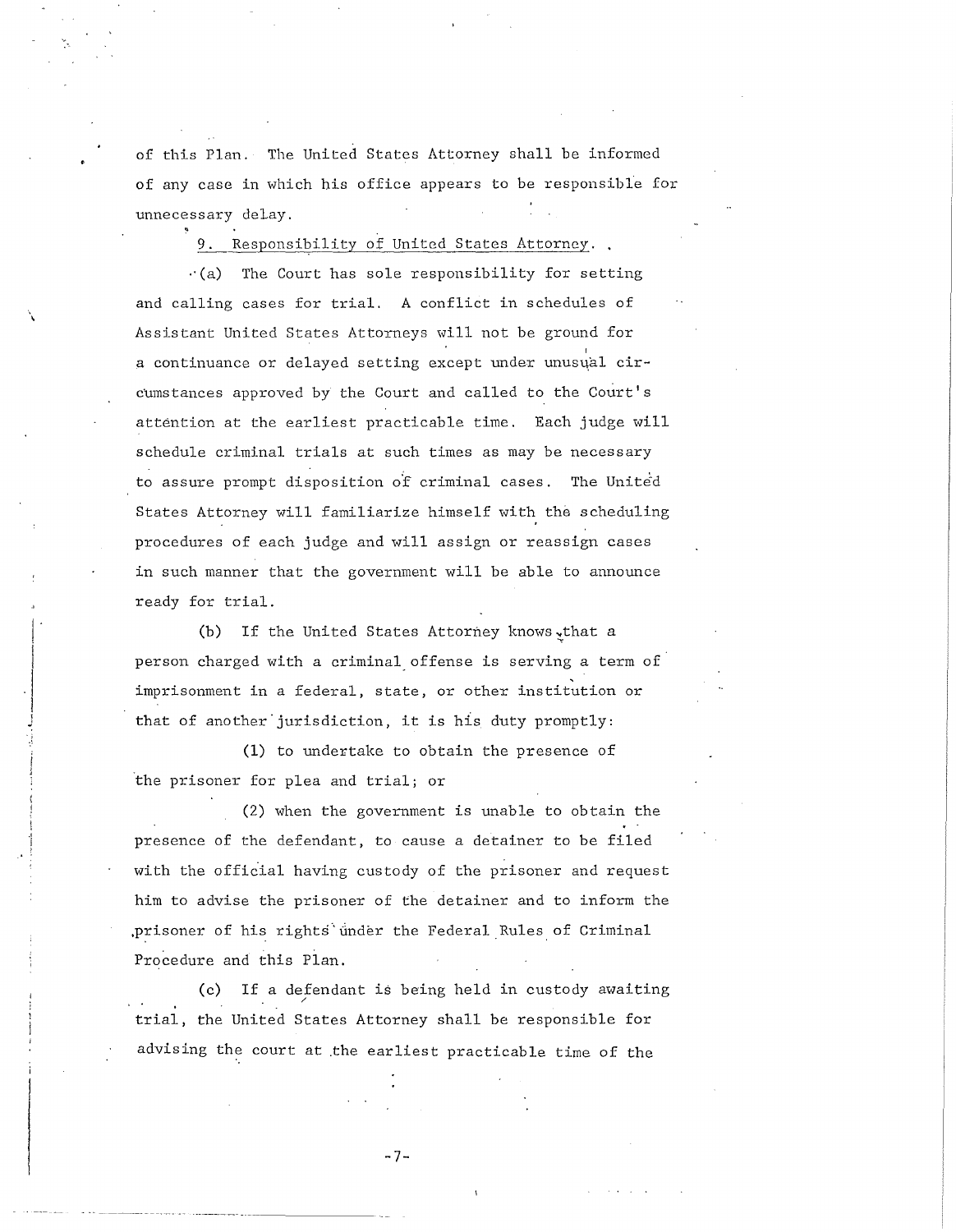date of the beginning of custody.

(d) It is the responsibility.of the United States Attorney to advise the court at the earliest practicable time (usually at the hearing with respect to bail) that the defendant is considered by him to be of "high risk".

10. Definition of "High Risk".

A high risk defendant is:

(a) one whose chances of appearing at his trial or other court proceedings have been judicially determined to be poor; or

(b) one reasonably designated by the United States Attorney as posing a danger to himself or any other person, or to the community.

11. Juvenile Proceedings.

 $\begin{array}{c} \begin{array}{ccc} \begin{array}{ccc} \end{array} & \end{array} & \begin{array}{ccc} \end{array} & \begin{array}{ccc} \end{array} & \end{array} \end{array}$  $\mathbf{I}$ J

An alleged delinquent who is in detention pending trial shall be brought to trial within 30 days of the date upon which such detention was begun.

Upon the expiration of such time limit, on the motion of the alleged delinquent or at the direction of the court, the case shall be dismissed, unless the Attorney General shows that additional delay was caused by the juvenile or his counsel or was consented to by the juvenile and his counsel, or would be in the interest of justice in the particular case.

If a juvenile is adjudicated delinquent, a separate dispositional hearing shall be held no later than 20 court days after trial, unless the court has ordered further study of the juvenile in accordance with 18 U.S.C. §5037(c).<br>12. Effective Date of Plan.

Upon approval of the reviewing panel designated in

-8-